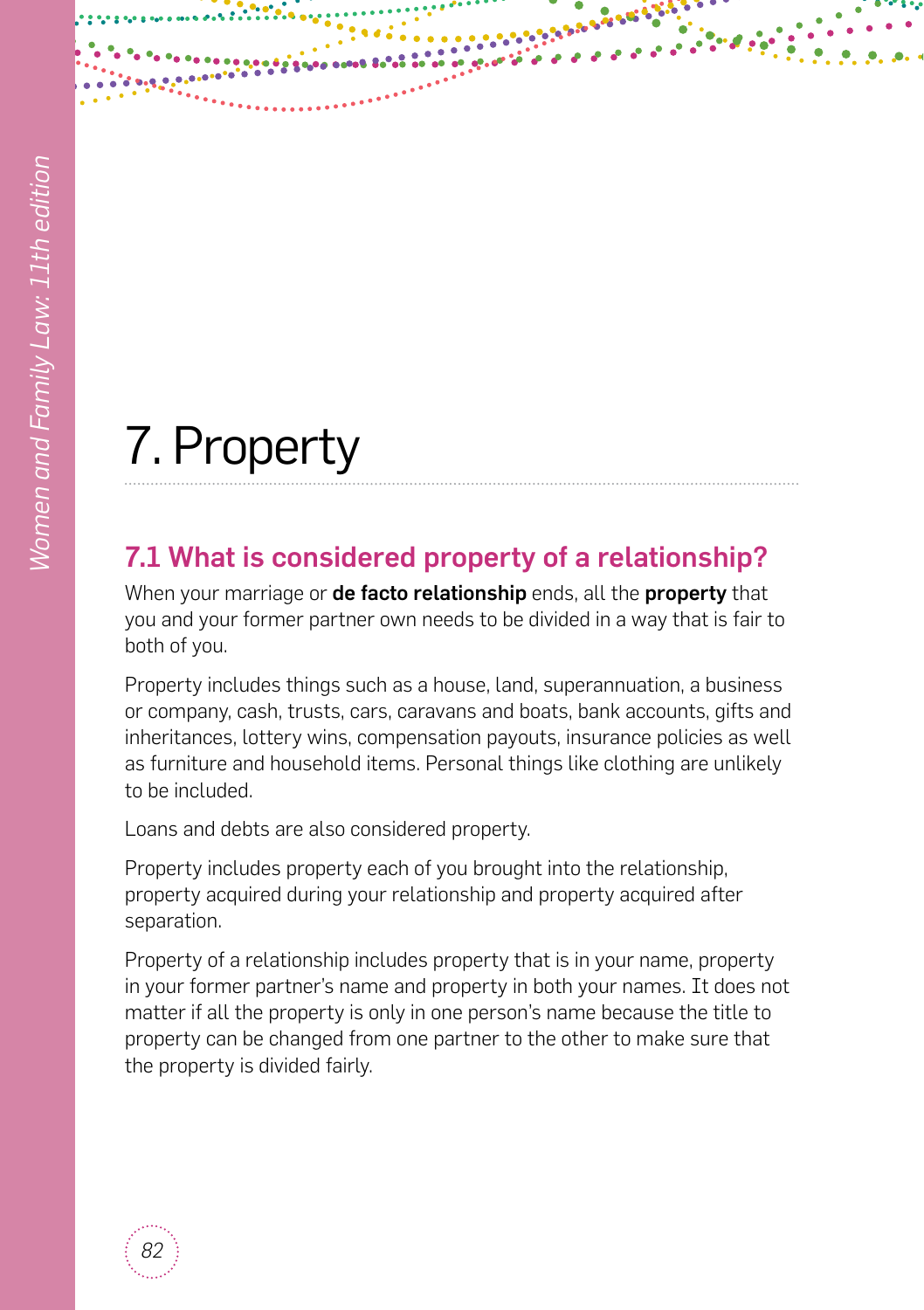# 7.2 How long after we separate do I have to sort out our property issues?

If you need or want a court to help you sort out your property issues, time limits apply.

If you were *married* you must apply to court within 12 months of your divorce order becoming final. If you were in a *de facto relationship* you must apply to court within 2 years from the date you separated.

The same time limits apply to applications for spousal **maintenance** by married and de facto couples. See ➤ *[Chapter 6](#page--1-0)* for more on spousal maintenance.

If your time limit has expired, you can make a special application to the Court for permission to apply out of time and this is only given in exceptional circumstances.

# 7.3 Which law applies to me?

The *Family Law Act 1975* covers all separating couples, whether they are married or in a de facto relationship. This includes same sex couples.

However there are different time limits for applying to a court for orders about how the property is to be divided for couples who are married and those who are in de facto relationships. See above for information on time limits.

## When can the family law courts make a decision about our property?

The court needs to have 'jurisdiction,' that is, have the power to make a decision about your property.

If you are married the court needs to see proof that:

- there is a valid marriage (under Australian law or another country shown by giving them copy of the marriage certificate and/or certified translation if not in English); and
- ◗ either you or your spouse is
	- − an Australian citizen; or
	- − living permanently in Australia; and

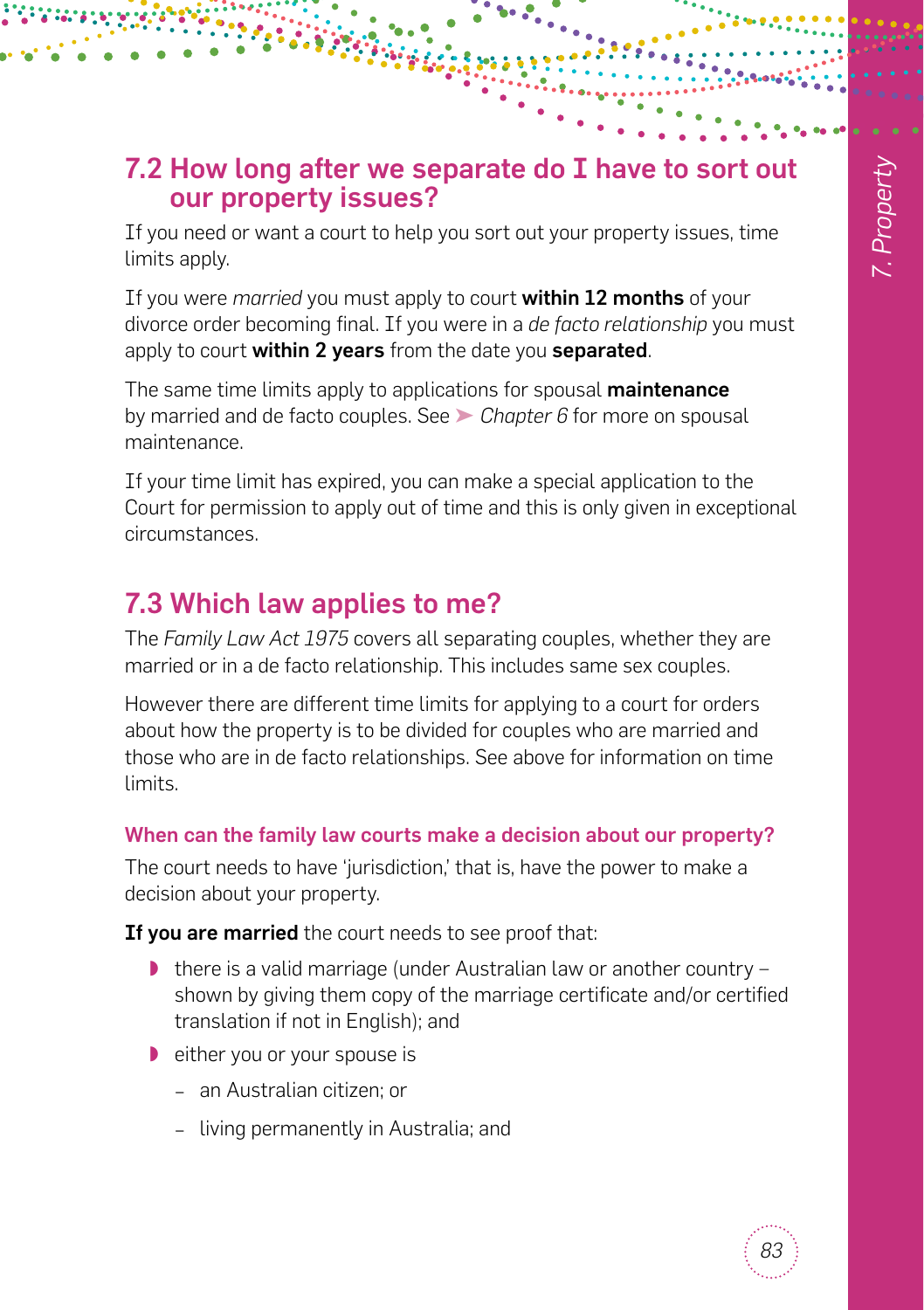− in Australia at the time a court application is made for a property settlement.

ू<br>१०५४ घ

### If you are a de facto couple the court needs to see proof that:

- ◗ you and your partner were living permanently in a participating jurisdiction (all States and Territories of Australia except WA) when your relationship broke down; or
- ◗ you and your partner live in a participating jurisdiction on the day the court application is made; and either:
	- − both of you lived there for at least one third of your relationship; or
	- − the applicant made a substantial contribution to the property or the finances of the relationship or the welfare of the family in a participating jurisdiction.

This can be proved with some basic information in an Affidavit.

### How do I know if I am in a de facto couple?

The Court will find that you have been in a de facto relationship, if, having regard to all the circumstances of your relationship, you were a couple living together on a genuine domestic basis. Those circumstances may include any or all of the following:

- ◗ the length of your relationship;
- ◗ your living arrangements;
- ◗ your sexual relationship;
- ◗ your financial arrangements;
- ◗ your commitment to a shared life;
- ◗ any children of your relationship or whom you cared for;
- ◗ whether other people knew you were in a relationship;
- if your relationship is or was registered under a prescribed law of a State or Territory.

Once the Court is satisfied you were in a de facto relationship, it can make decisions about how to divide your property.

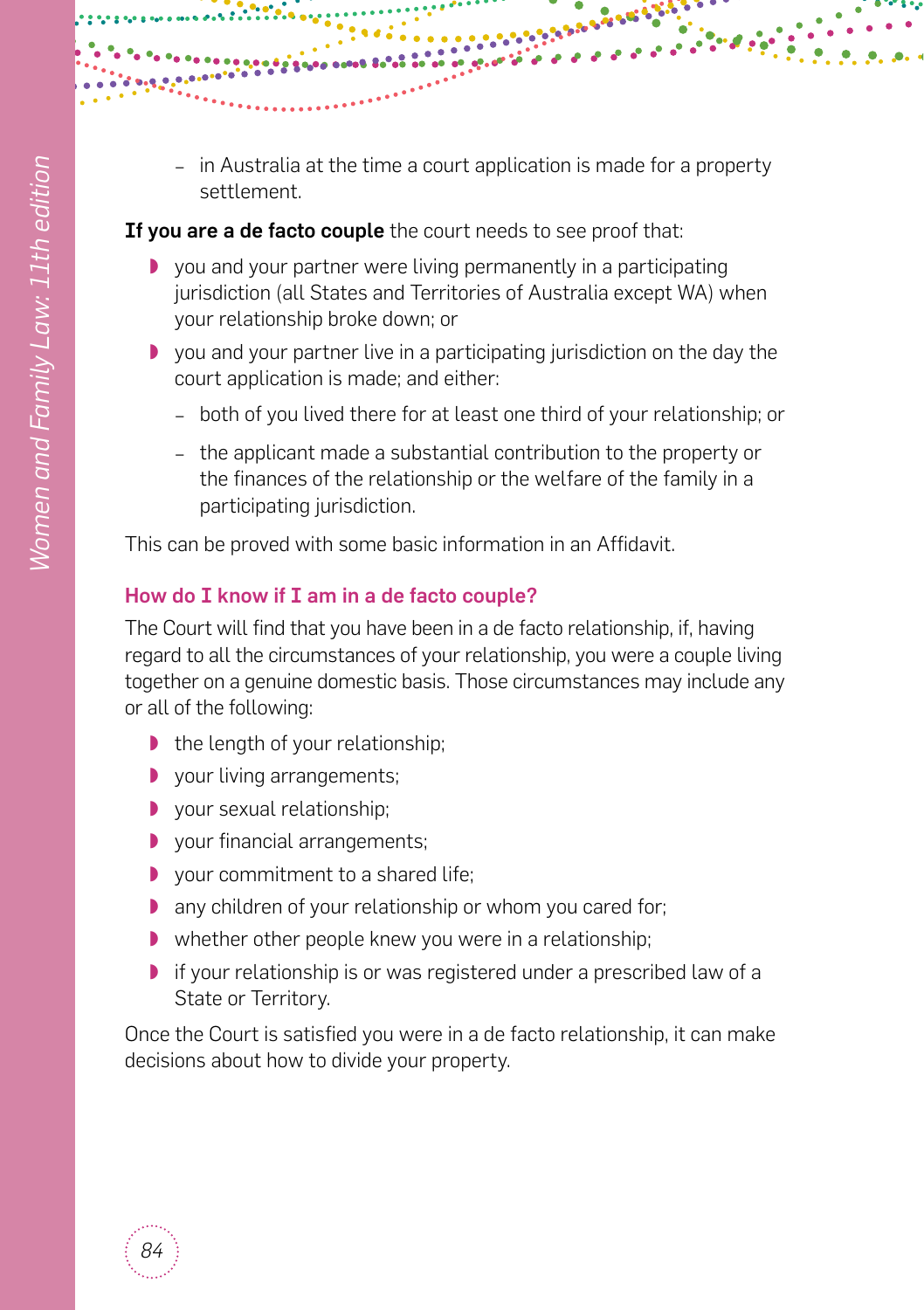# 7.4 What if we can agree on how to divide our property?

If you can agree on how to divide your property, you have three options:

- 1. You can have an *informal agreement*. You and your former partner do not have to go to Court or have a formal written agreement about how you are dividing your property. However, an informal agreement is not legally binding, which means it cannot be enforced if one of you fails to follow the agreement. Also, stamp duty is only waived on the transfer of property if there is a court order. For these reasons, an informal agreement is not recommended in most circumstances.
- 2. You can ask the Court to turn your agreement into consent orders by completing an Application for Consent Orders and filing it with the Court. If the Court thinks that the agreement is fair it will make the agreement into orders. When the Court makes the orders, they become binding. This usually means that neither you nor your former partner can make any further claim on the property. It is very important to get your own legal advice prior to signing consent orders. For more about consent orders see ➤ *[Chapter 2: Do I need a solicitor](#page--1-1)  [or barrister?](#page--1-1)*
- 3. You can turn your agreement into a binding financial agreement. This agreement must comply with formal requirements in order for it to be legally binding. You must receive your own legal advice before signing a binding financial agreement. Binding financial agreements are discussed later in this chapter.

It is important to obtain legal advice about your circumstances and whether an informal agreement, consent orders or a binding financial agreement would suit you best.

# 7.5 What if we can't agree on how to divide our property?

## Can I go straight to court?

In most cases, the *Family Law Act* requires you to try to reach an agreement by using dispute resolution such as mediation before you can apply to the Court for property orders.

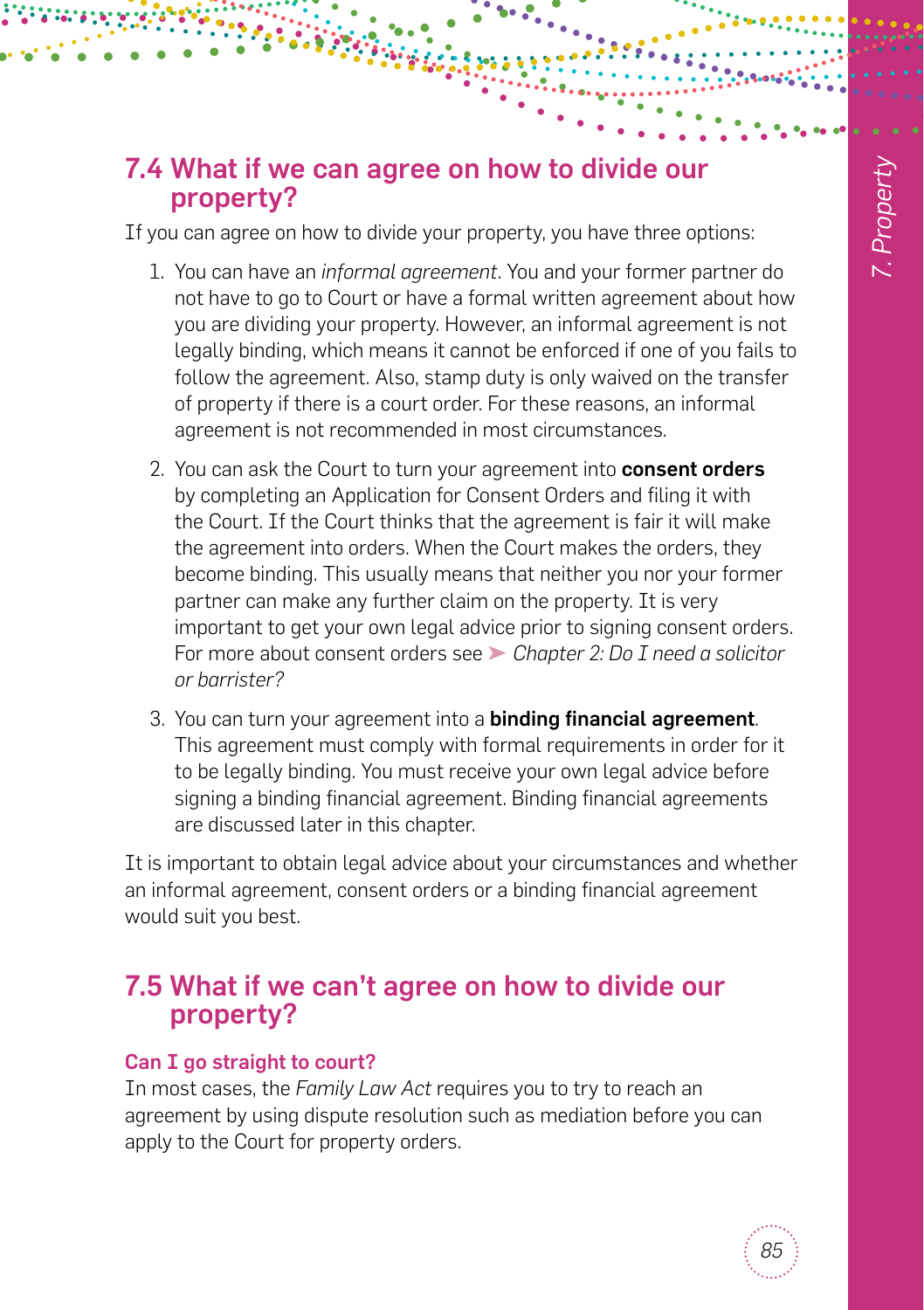

In some cases you may not have to try to resolve your property dispute before going to court, such as when:

- ◗ you have experienced family violence;
- ◗ your partner refuses to negotiate;
- there has been fraud:
- ◗ there is a reason to make an urgent application, for example, if there is a risk that your partner may sell property without telling you; or
- ◗ you are almost out of time to make your application.

## How will the Court divide our property under the Family Law Act?

There is no formula about how to divide your property. The Court will look at the facts of your case and use the following four steps to decide a fair way to divide your property. You and your former partner should use the same steps if you want to divide your property without asking the Court to decide for you.

## *1 Identify what property you have and how much it is worth*

Identify and value the property of the relationship. Property includes such things as property owned by you or your partner at the start of the relationship, property purchased by either or both of you during the relationship, superannuation, gifts and inheritances received by either of you, goodwill in a business, compensation payments, lottery winnings, redundancy payouts, and loans. Property also includes any debts owed individually or jointly. The property is valued as at the date of settlement or court hearing.

If you do not know what property your partner owns you can ask the Court to issue a **subpoena**. A subpoena requires banks, employers or other organisations to send the information to the Court for you or your lawyer to look at. See ➤ *[section 7.7](#page-8-0)* for information about how to find out about your partner's superannuation.

## *2 Work out what contributions you both made to the relationship*

Consider what contributions you and your partner made to the relationship. Contributions made after your relationship ends and up to the time you finalise your property division may also be relevant.

Contributions can be non-financial and/or financial.

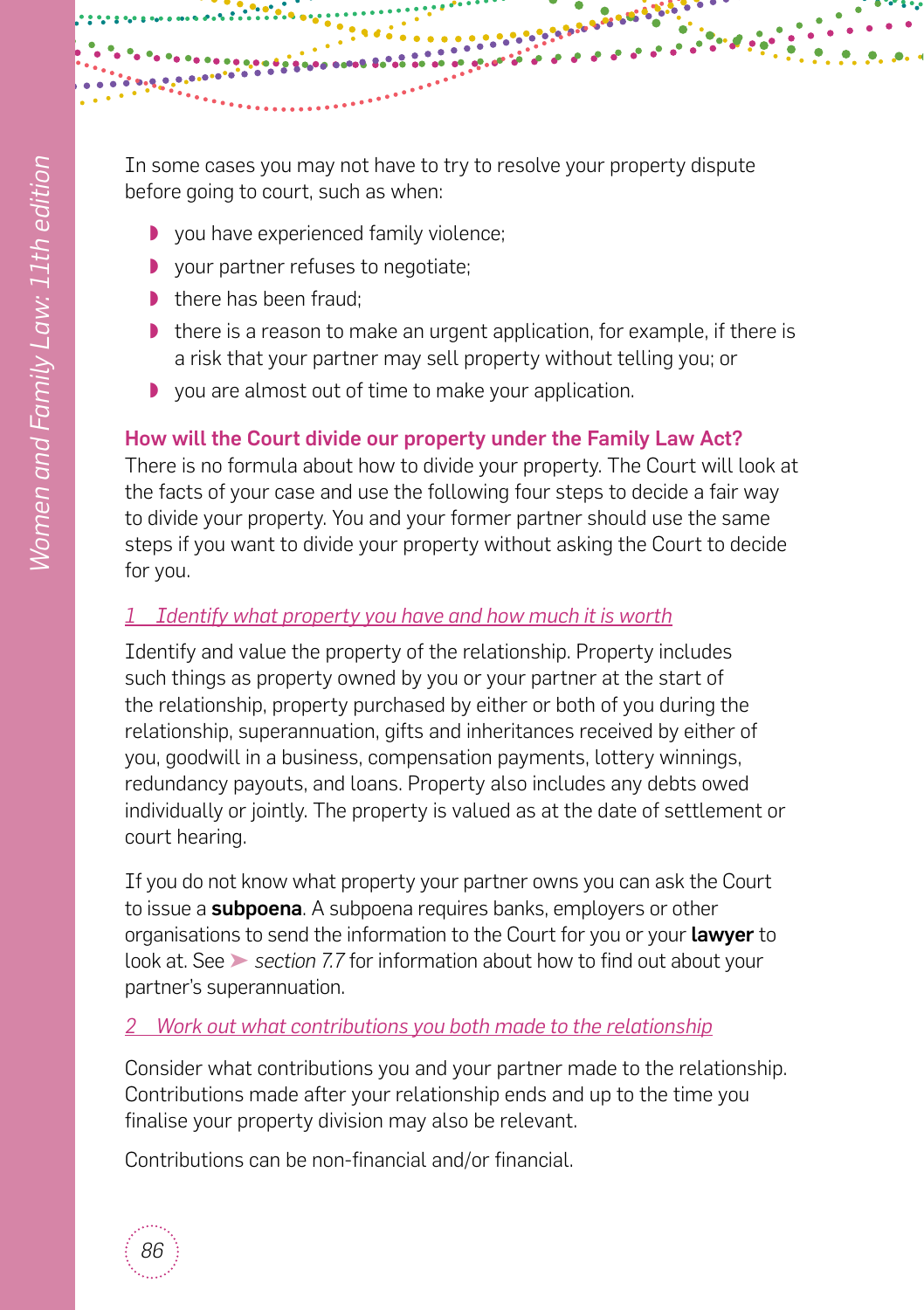*Financial contributions* include any money provided by you or your parents or other family members, wages or a deposit paid on a house. They also include initial contributions (any property you had at the start of the relationship).

*Non-financial contributions* include any unpaid work you or others have done repairing, improving or maintaining property, or work done in a business owned by your partner.

Contributions made as a *homemaker or parent* are also considered as nonfinancial contributions.

In some cases the contributions may not be seen as equal, such as where the relationship was short or the contributions of one partner were particularly large.

Domestic violence, or behaviour such as gambling or drug and alcohol addiction may be taken into account in property cases. The violence or other behaviour must have significantly impacted on a person's ability to make contributions to the relationship. In these circumstances, it may be fair to increase the victim's contributions and reduce the violent person's contributions.

### *3 Work out your future needs*

Future needs are worked out by looking at the following factors for you and your partner:

- ◗ age and health, including any disabilities;
- ◗ income;
- ◗ ability to earn an income and entitlements to any financial resources;
- ◗ responsibility to support children or others, including how many nights children live with each parent; and
- whether or not the relationship and your role in it (for example as the primary caregiver) has affected your ability to get a job.

For example, if the Court decided that your contributions were equal in the past and that you have two young children who live with you most of the time and your partner makes more money than you do or can, then the Court may order a distribution of the property to you which is more in your favour than it is to your partner.

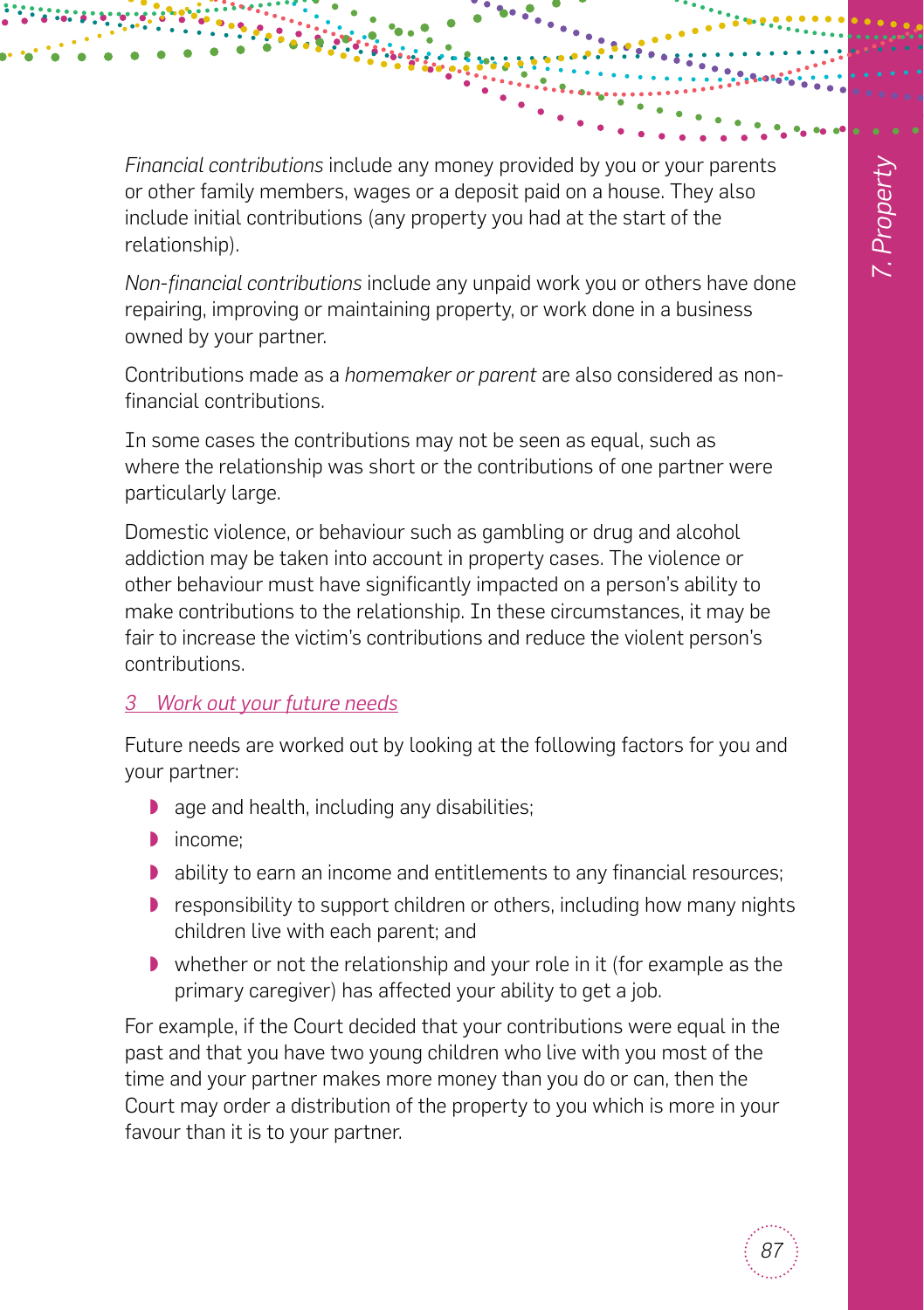### *4 Think about whether it is a fair division of the property in the circumstances*

Work out if the way you have divided the property between you and your partner is fair. The Court assesses this by looking at the overall financial position after the first three steps have been considered. The Court should only make an order if 'it is satisfied that, in all the circumstances, it is just and equitable to make the order'.

# **Important Information**

To start most property cases under the Family Law Act, you need to eFile the following documents on the Commonwealth Courts Portal ([www.comcourts.gov.au](http://www.comcourts.gov.au)):

- ◗ an Initiating Application form), which must state the orders that you want the Court to make (you can change the orders you are asking for later on if you get new information about your property);
- a Financial Statement: and
- ◗ an Affidavit in support.

If you are or were married, give the Court a copy of your marriage certificate and if relevant, divorce certificate.

If you want the Court to make interim or urgent orders you must file an Affidavit saying why it is an urgent matter and ask for leave (permission) to have your case heard more quickly.

There will be a filing fee unless you are eligible for an exemption or a waiver of court fees. See ➤ *[Chapter 9: Family Law Fees](#page--1-1) for current fees*.

You can also apply for orders about your children at the same time. See ➤ *[Chapter 4: Children](#page--1-0)*.

It is a good idea to go to the Family Law Courts website or call the Court first to check the current court rules and to get copies of the right forms.

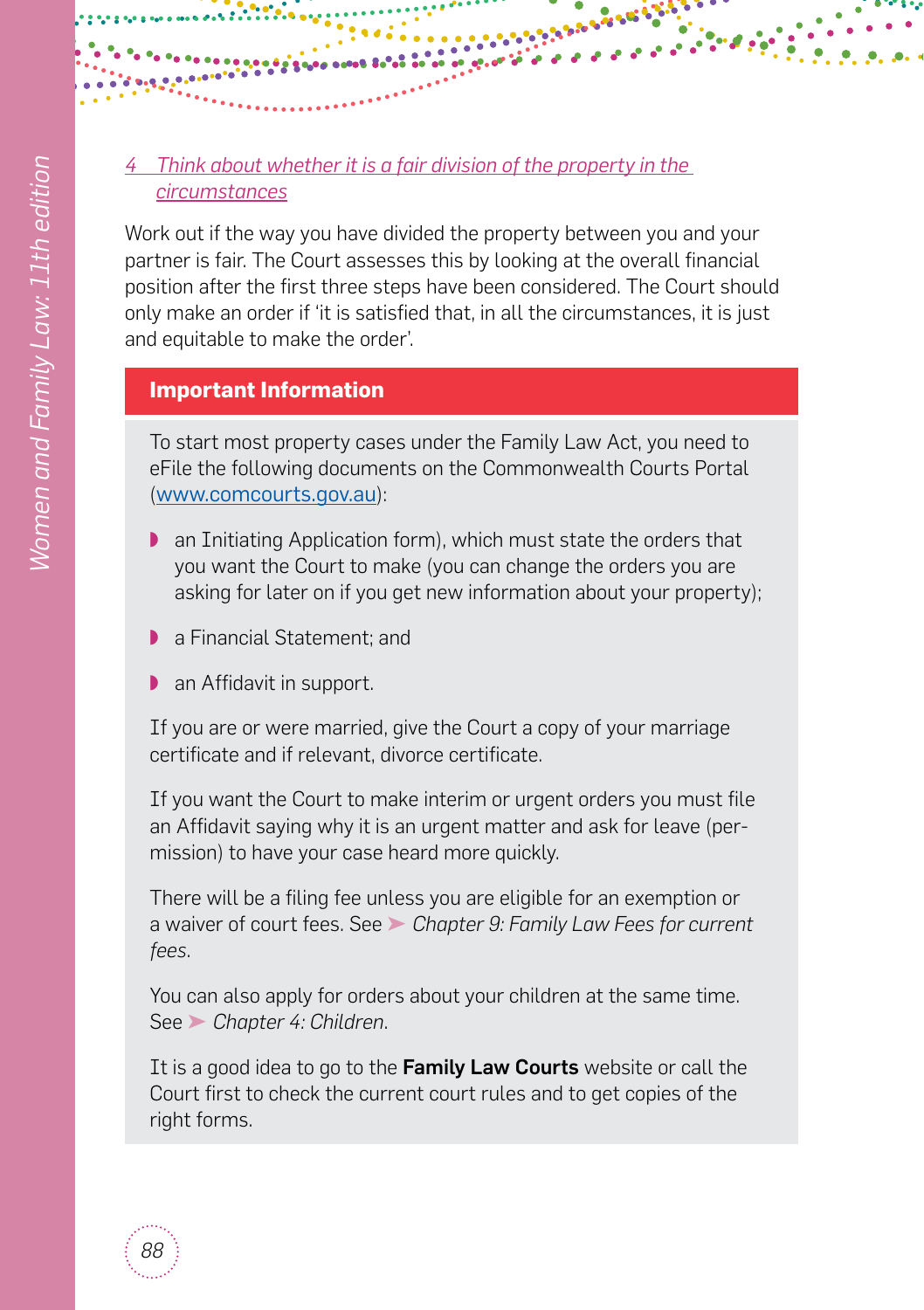### What happens after I have eFiled my Initiating Application form?

You must arrange for a copy of all documents eFiled to be served on (formally given to) your partner by hand by anyone over 18 (except you).

Your partner should then file and serve you with a Response to Initiating Application, Financial Statement and Affidavit (if required) within 14 days of your documents being served on him or her. Your partner can oppose all or part of your application and ask for different orders to be made.

### What will happen at court?

There are a range of events which may happen at court including:

- directions hearings where orders about court process can be made such as a list of documents to file and by what date; and
- ◗ conferences where a Registrar will meet with you and your partner and your lawyers to try to settle your dispute.

If you cannot reach an agreement with your partner, your matter will eventually be listed for a trial (this is also called a final hearing). In most cases both you and your partner will need to give oral evidence at the trial. This means you may be asked to answer questions after taking an oath to tell the truth.

#### What if we reach an agreement after our court case has started?

If you reach an agreement after your court case has started you can ask the Court to make consent orders, sometimes called 'Terms of Settlement'. Once the Court approves the orders they will be just as binding and enforceable as orders made by a judge.

For more about consent orders, see ➤ *[Chapter 2: Do I need a solicitor or](#page--1-1)  [barrister?](#page--1-1)*

### Can I appeal a court order?

If you think the Court has made an error in deciding your case, you can file an appeal within 28 days of the judgment and ask for the decision to be set aside. This is not a rehearing of your case, but an appeal based on an error of law.

If your time limit has expired you have to make a special application to the Court for permission to appeal out of time and this is only granted in exceptional circumstances.

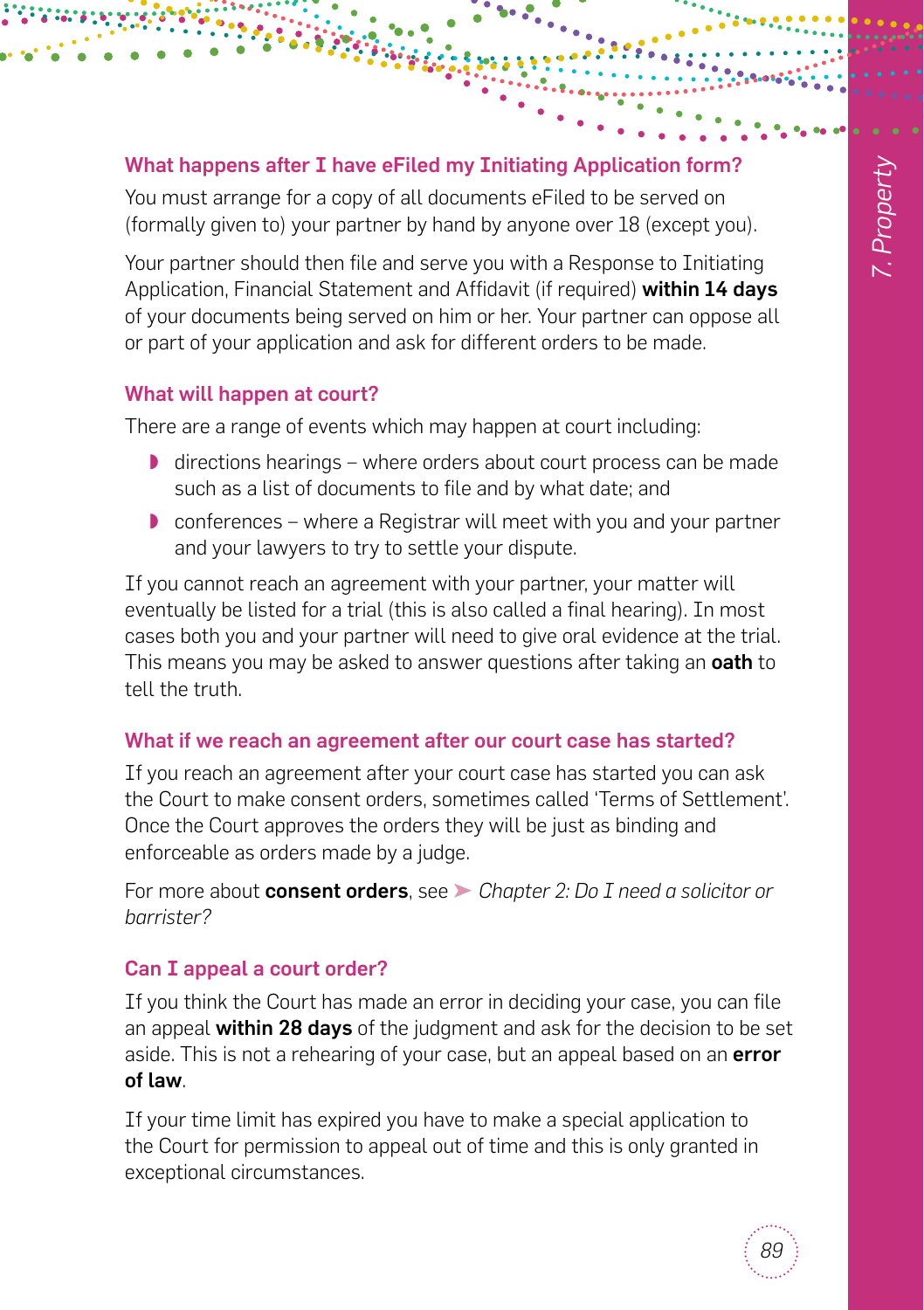

ૣૺૣ૾૾ૢ૾ૢ૾ૢ૾૱ૹૻ૾૾૾ૢ

# 7.6 Can we make an agreement about our property before we separate?

Yes, you and your partner can make a binding financial agreement (BFA) before, during or after your relationship.

A BFA can deal with how your property and financial resources are to be divided on the breakdown of your relationship and the payment of spousal maintenance in some situations.

The Court is not required to approve a BFA but can enforce the agreement if the necessary requirements are followed, which include:

- ◗ you and your partner must obtain independent legal advice before entering into a BFA and produce a certificate stating that you received this advice; and
- ◗ at least one of you must sign a separation declaration.

You will need a solicitor to prepare your BFA as they are complex and must satisfy many legal requirements. BFAs are expensive to enter into and they can only be set aside by the Court in limited circumstances.

If you are in a de facto relationship and have a BFA you will need to make a new BFA if you later marry your partner.

# <span id="page-8-0"></span>7.7 Superannuation

### How is superannuation dealt with under the Family Law Act?

The *Family Law Act* allows superannuation to be split at the end of your relationship. Usually superannuation can be taken from your partner's fund and put into a superannuation fund in your name (or the other way around). Sometimes the superannuation will be put in your name into the same fund as your partner because of the legal requirements of the fund.

### How do I find out about my partner's superannuation?

You can ask your partner's superannuation fund to tell you the value of their superannuation.

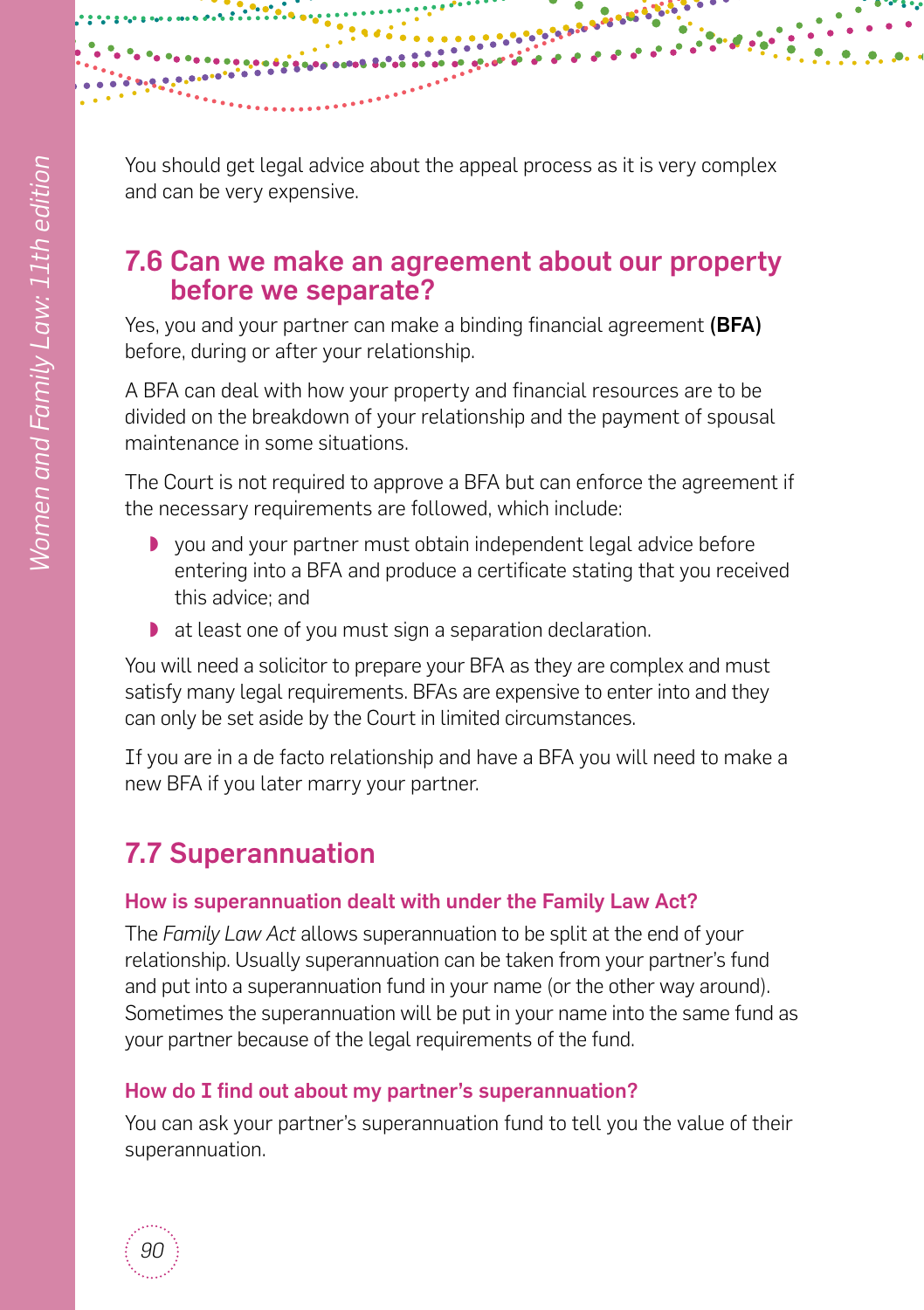The Family Law Courts website has a Superannuation Information Kit which contains the forms that you must send to the trustee of the fund, which are:

- ◗ Form 6 Declaration; and
- Superannuation Information Request Form (accompanied by the appropriate Superannuation Information Form).

The fund may charge a fee to provide you with this information.

## **Handy Tip**

Keep a record of the name of your and your partner's superannuation funds and membership numbers.

### How do I divide superannuation?

If you ask for some of your partner's superannuation, the following options are available:

- ◗ reach an agreement with your partner to split the superannuation and enter into a Superannuation Agreement, which is a Financial Agreement that includes superannuation. You must provide a certificate stating that you have received independent legal advice regarding this split. You do not have to register this agreement in court, so you must keep a copy of the agreement. The *Family Law Act* does not require that the fund be given notice of the terms of a superannuation agreement, but it is wise to do so to ensure the terms can be carried out by the fund; or
- register an agreement with the Court so it becomes consent orders (see earlier in this chapter for more details about consent orders). You must notify the superannuation fund which must approve the orders. This must be done at least 28 davs before filing the Application for Consent Orders; or
- ◗ apply to the Court to make an order regarding your partner's superannuation. You must tell the superannuation fund about the orders you are asking the Court to make about superannuation. You must provide the fund with an opportunity to attend the court hearing and object to the orders.

If you and your partner split your superannuation, you will not receive any cash payments from the superannuation fund until retirement. However, in

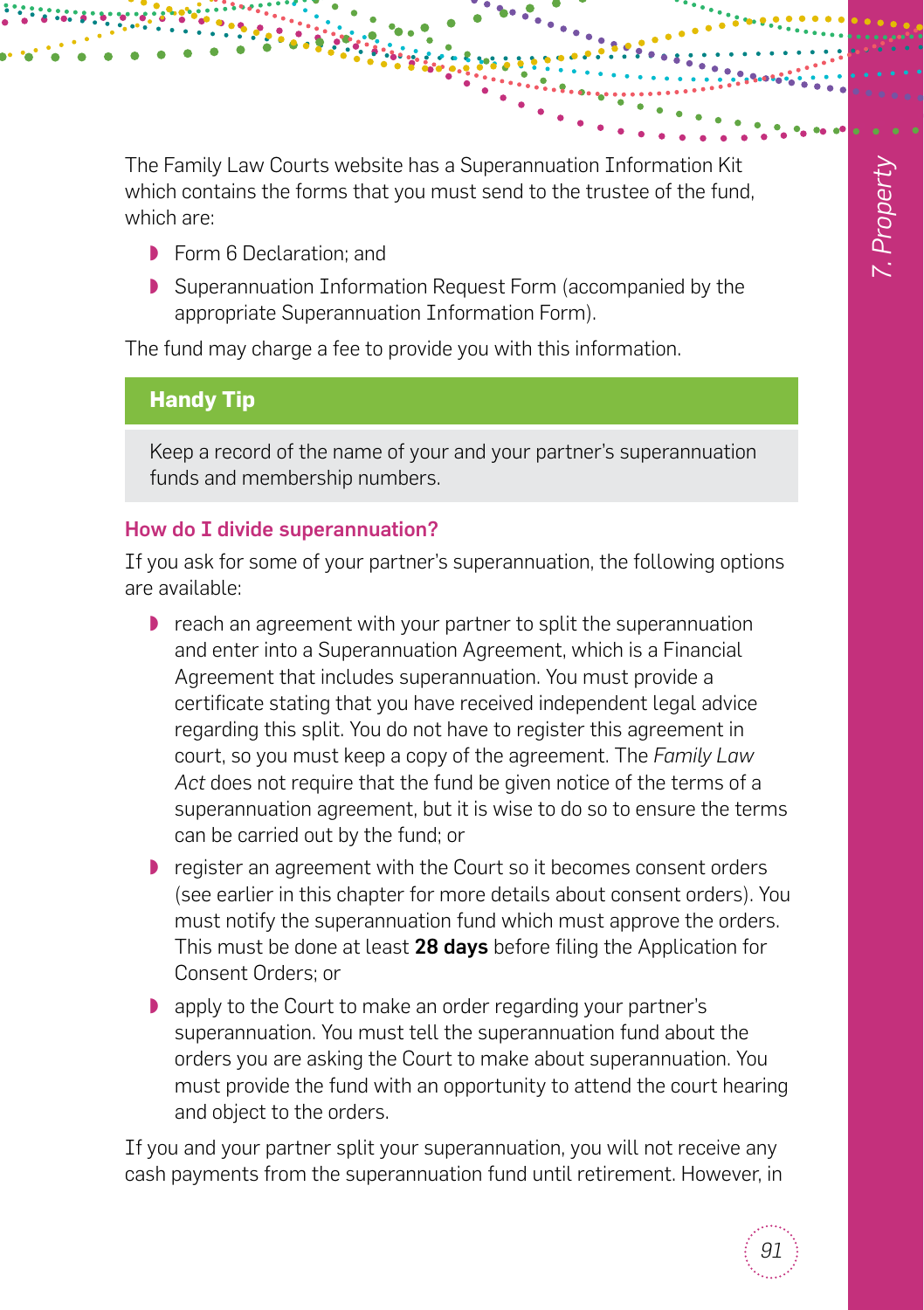

some cases of severe financial hardship it may be possible to apply to the fund to have the superannuation released to you before retirement age.

Sometimes you can ask the Court to order the superannuation fund to flag when a superannuation payment is due. This can be done to make sure that the benefit is not paid out to your partner before the property division is resolved. Flagging a superannuation interest can be useful when your partner is close to retirement age.

You should get legal advice about how to deal with superannuation in your property settlement. It is a complex area of law.

# 7.8 What else should I think about?

# Can I get an urgent court order to protect our property?

Yes, if you are worried that your partner may sell or give away property or get a new loan without telling you, the Court can make an urgent order (*injunction*) to stop this happening until a final decision is made about your property. This includes property which is owned in the sole name of your partner.

# Can I get an order for my partner to give me money to pay for a lawyer?

In some cases you can ask the Court to make an order for your partner to pay you some money for your legal fees or other expenses. However, before the Court will do this they must be satisfied that you will get at least that amount of money at the end of your property dispute and that your partner has enough money left for themselves.

Any money you get in advance may be taken off the amount you get at the end of your property dispute. This will depend on things like how much money your partner has spent on their legal fees and other expenses during the court case.

The Court does not make these orders very often – usually only where your partner has a very high income compared to you, or valuable property in his or her name that can be used as security for borrowing money from a bank.

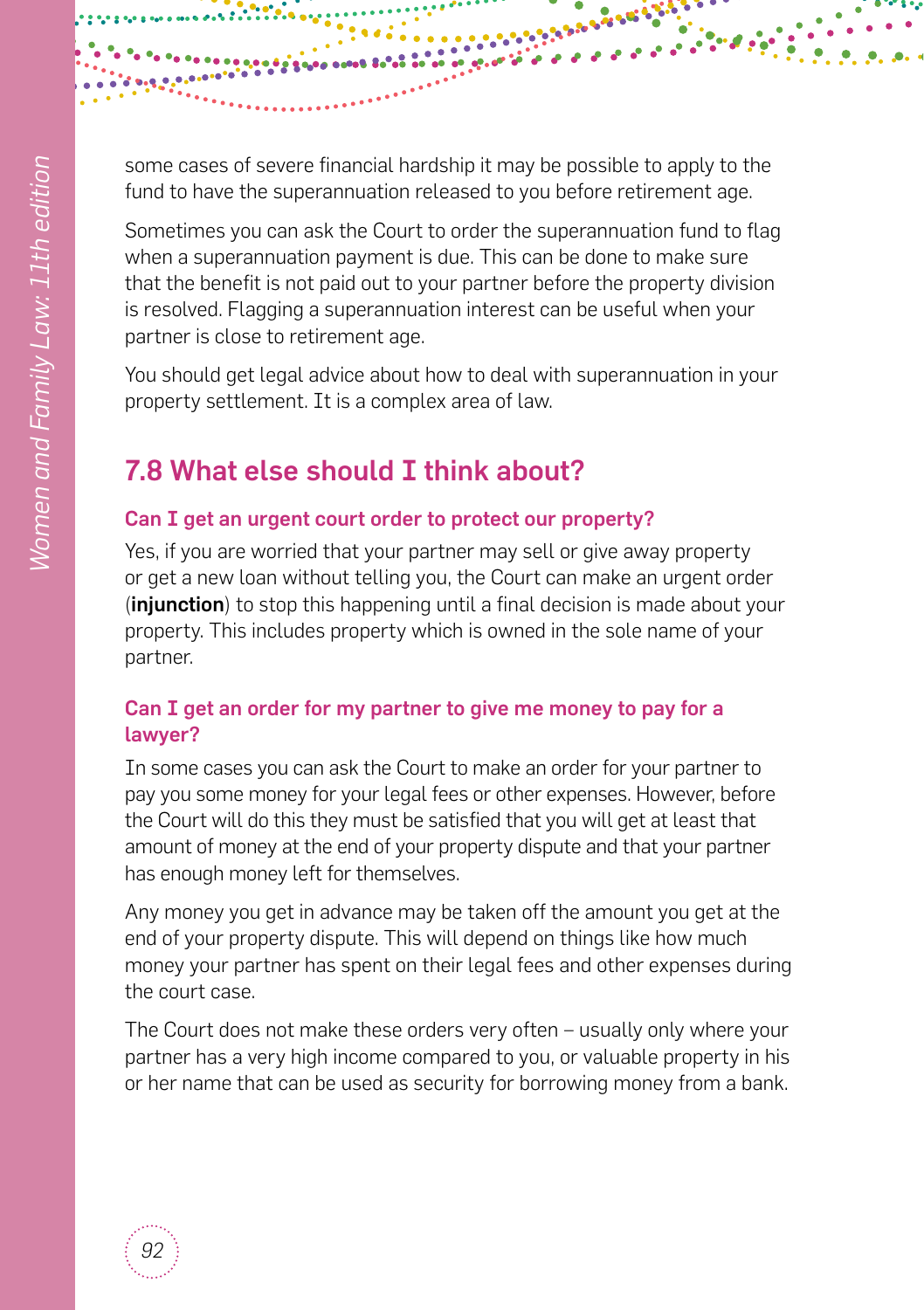#### Can I live in the house after separation?

If you are both named on the title or the lease, you and your partner are entitled to live in the family home unless there is a court order that says either you or your partner must leave. If only one of you is named on the title or the lease, the person named can exclude the person not named. In limited circumstances, you can get a family law order giving you the right to stay in the house, to the exclusion of the other person, until the property settlement is finalised. The Court looks at the needs of both parties and the needs of the children. This is called a sole occupation order or an exclusion order.

If you are living in a rental property there are different options if you want to stay or leave the property. See ➤ *[Chapter 5: Protection against violence](#page--1-0)  [and harassment](#page--1-0)* for further information.

If you have experienced domestic violence you can also apply for an exclusion order as part of an application for an apprehended domestic violence order (ADVO). See ➤ *[Chapter 5: Protection against violence and](#page--1-0)  [harassment](#page--1-0)* for further information.

### What if my partner is bankrupt?

If your partner is bankrupt at the time of your property settlement, you are still entitled to make a claim on the property remaining after the bankruptcy. Your financial and non-financial contributions will be recognised equally with the rights of any other creditors making a claim to the property. If your partner is bankrupt or looks like they might go bankrupt, you should get urgent legal advice.

#### What about stamp duty and capital gains tax?

Stamp duty and/or capital gains tax usually needs to be paid when property is sold or transferred. However, in most cases you will not have to pay stamp duty or capital gains tax if you transfer the title of your property from one partner to the other under a court order. This includes consent orders and orders made by a judge.

You should get legal and accounting advice about any capital gains tax you might have to pay on property you keep after the property is divided and then later sell.

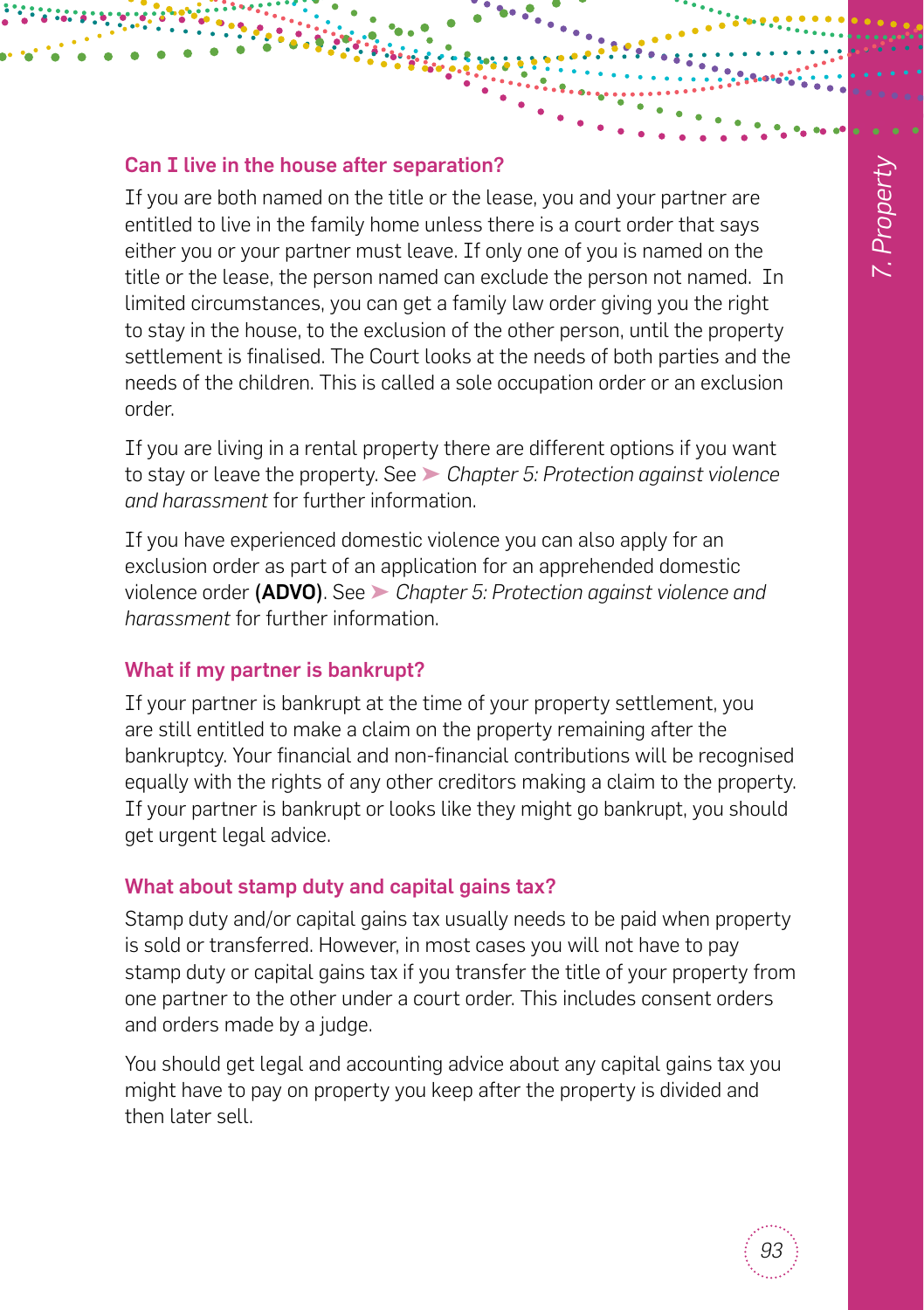#### What happens to our debts?

The only debts that you must pay are debts that are in your name, joint debts or debts guaranteed by you. Just because you are married or in a relationship does not mean that you take on all your partner's debts.

Under the *Family Law Act* the Court can order that the responsibility for a debt be altered. The debt can be transferred into your name or your partner's name or altered so that both of you pay part of the debt. To do this, the Court can order third parties (e.g. banks) connected to the debt to alter it accordingly.

This means that any third parties involved with your debt must be told about the court application so they can tell the Court what they think about the proposed change.

### What if we have a large amount of debt / multiple debts and can't afford to pay them now we are separated?

It can be complicated where you and your former partner both have a large amount of debt and no ability to pay. It is good to see a financial counsellor to discuss your debts and your options for dealing with those debts. You need to be realistic about what you can afford. Legal Aid might be available in some very limited cases to make an application to the Court for orders about your property and/or debts.

### Can I get spousal maintenance from my partner?

In some circumstances, a Court might order that your former partner pay you spousal maintenance. For more information on this, see ➤ *[Chapter 6:](#page--1-0)  [Spousal Maintenance](#page--1-0)*.

### What if my partner forced me to take on debt in my name?

If your partner has forced you to sign loan documents, credit card applications, cheques, withdraw money or put your name on debts you need to seek legal advice as soon as possible.

You will usually be responsible for any debts in your name or joint names even if the debt really isn't yours.

See ➤ *[Chapter 9: Referrals and Resources](#page--1-0)*.

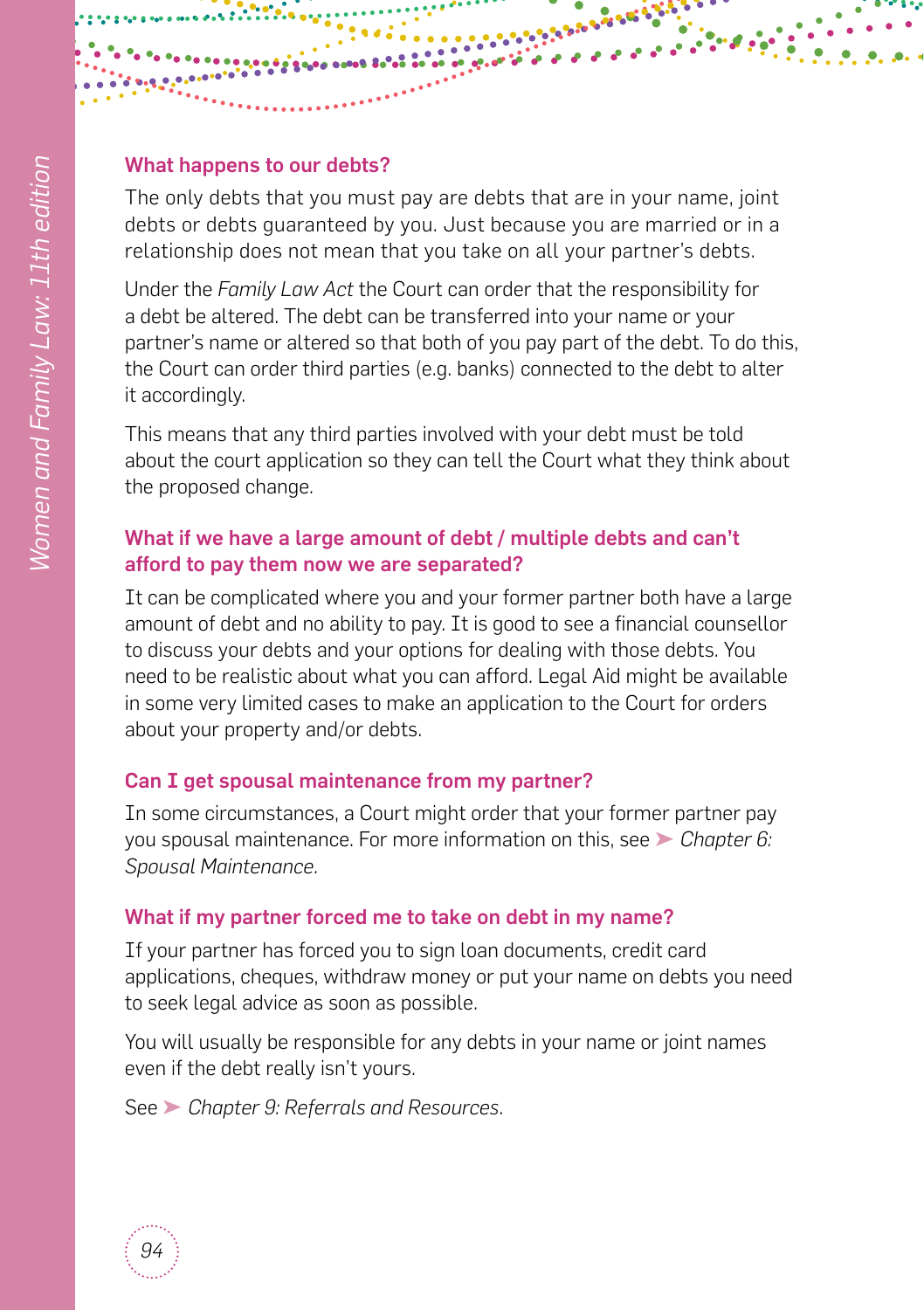#### Will a property agreement affect my Centrelink payments?

If you are getting a pension or benefit from Centrelink, or if you are likely to apply in the future, any agreement you make to take a larger share of the property instead of maintenance for you or the children may affect your payments. Get advice from Centrelink or a **solicitor** to find out how you may be affected before you sign any agreement or apply for court orders.

### Can I get legal aid?

It is difficult to get legal aid in property matters, particularly if you have a house. However, in some situations legal aid may be available. This may include where you are trying to keep the family home for the children and will not receive any other money in the property settlement or when the only property of any value is superannuation. Sometimes you will get legal aid but may have to pay back some or all of the legal costs from your property settlement after the case is finished. Contact Legal Aid NSW to find out if you might be eligible. See ➤ *[Chapter 9: Referrals and Resources](#page--1-0)*.

If you feel that you have exceptional circumstances and have been refused legal aid for your property matter then you should lodge an **appeal with** legal aid within 28 days of receiving that refusal.

# **Handy Tip**

Make lists of as much of the following information that you can. You will need this information if you are negotiating a property settlement with your partner or if you are going to see a lawyer. You can use the ['Information Sheet'](#page--1-2) in Chapter 2 to record this information:

- ◗ dates when your relationship began and/or when you married, when it ended, the dates of birth of yourself, your partner and of any children;
- ◗ valuations of assets current valuations for your home, cars, furniture, shares, life insurance and superannuation policies and any other assets. Estimates are good enough at this stage. If you must go to a full hearing you will need to get proper valuations. Real estate agents will often give you a 'market assessment' or appraisal which is an estimate of the value of your home for free;